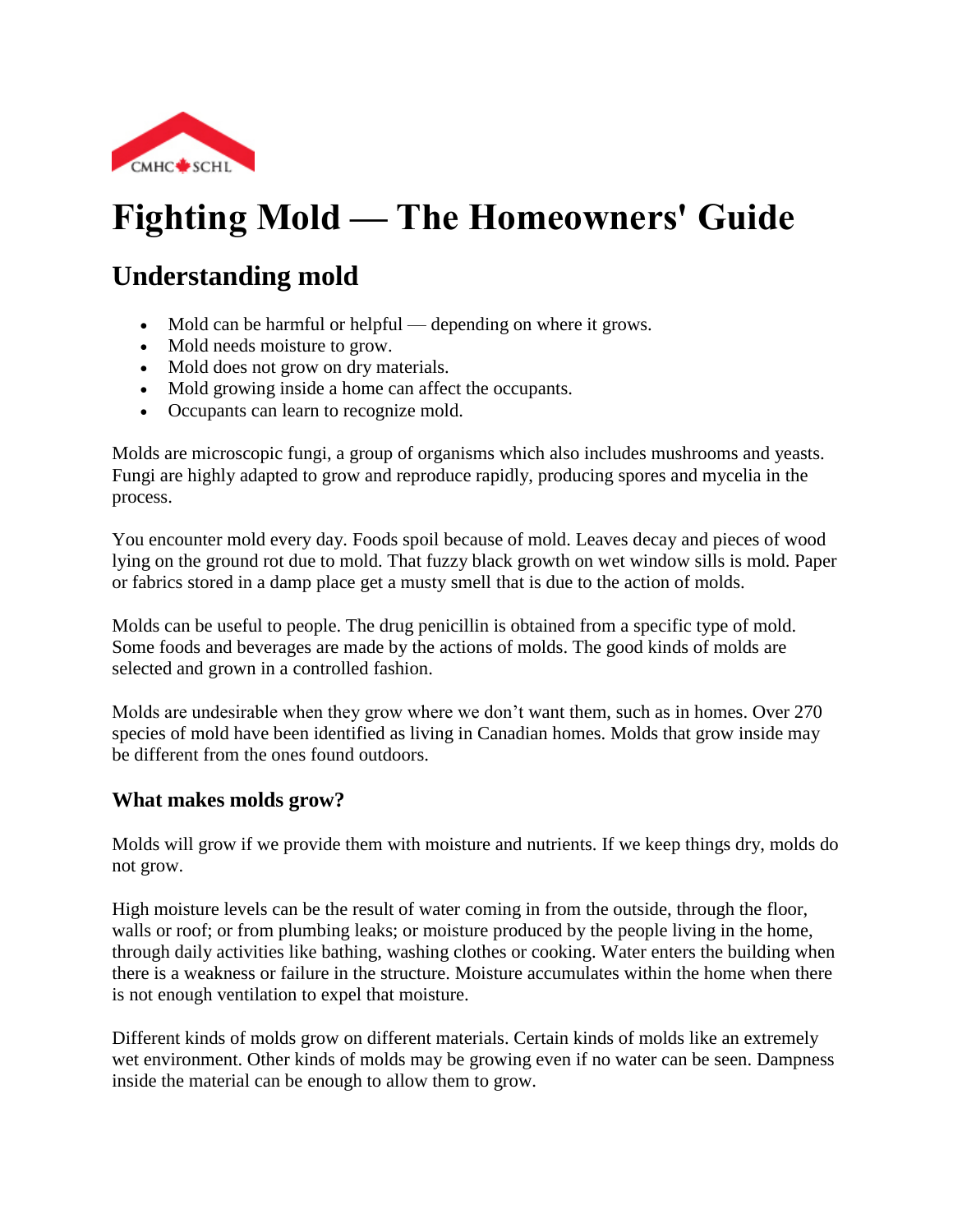#### **Why are molds a concern?**

Damage to materials is one concern. Materials get stained or discoloured, and over time they are ruined. Moldy paper and cardboard disintegrate over time. Fabrics are damaged. Continued mold growth can be indicative of moisture conditions favourable for growth of fungi that cause wood rot and structural damage.

When molds are growing inside the home, there may be health concerns. Molds release chemicals and spores.

Health experts indicate that, depending on the type of mold present in a home, the amount and degree of exposure, and the health condition of the occupant, the health effects of mold can range from being insignificant to causing allergic reactions and illness.

Pregnant women, infants, the elderly and those with health problems, such as respiratory disease or a weakened immune system, are more at risk when exposed to mold. Consult your family physician if you believe there is someone who may be at risk.

#### **Is there a mold problem?**

Molds are always found in the air outside and in all buildings. They come into the home in many ways — through open windows or doors, on clothing, pets, food or furniture. The problem starts when mold grows inside the home.

Some mold growing, for example on the window sill but not elsewhere, is not a cause of concern. You can clean the mold yourself. The presence of mold is a sign that there is too much moisture in your home — a situation which must be corrected.

Inspect the home to find the extent of the mold.

#### **How can you tell if it is mold?**

#### **Discoloration**

Discoloration is a sign of mold. However, all discoloration is not due to mold. Carpeting near baseboards, for example, can be stained by outdoor pollution entering the home. Stains or soot may also be caused by the smoke from burning candles or cigarettes.

Mold may be any colour: black, white, red, orange, yellow, blue or violet. Dab a drop of household bleach onto a suspected spot. If the stain loses its colour or disappears, it may be mold. If there is no change, it probably isn't mold.

#### **Smell/Odour**

Sometimes molds are hidden and cannot be seen. A musty or earthy smell often indicates the presence of molds. But a smell may not be present for all molds. Even when you don't notice a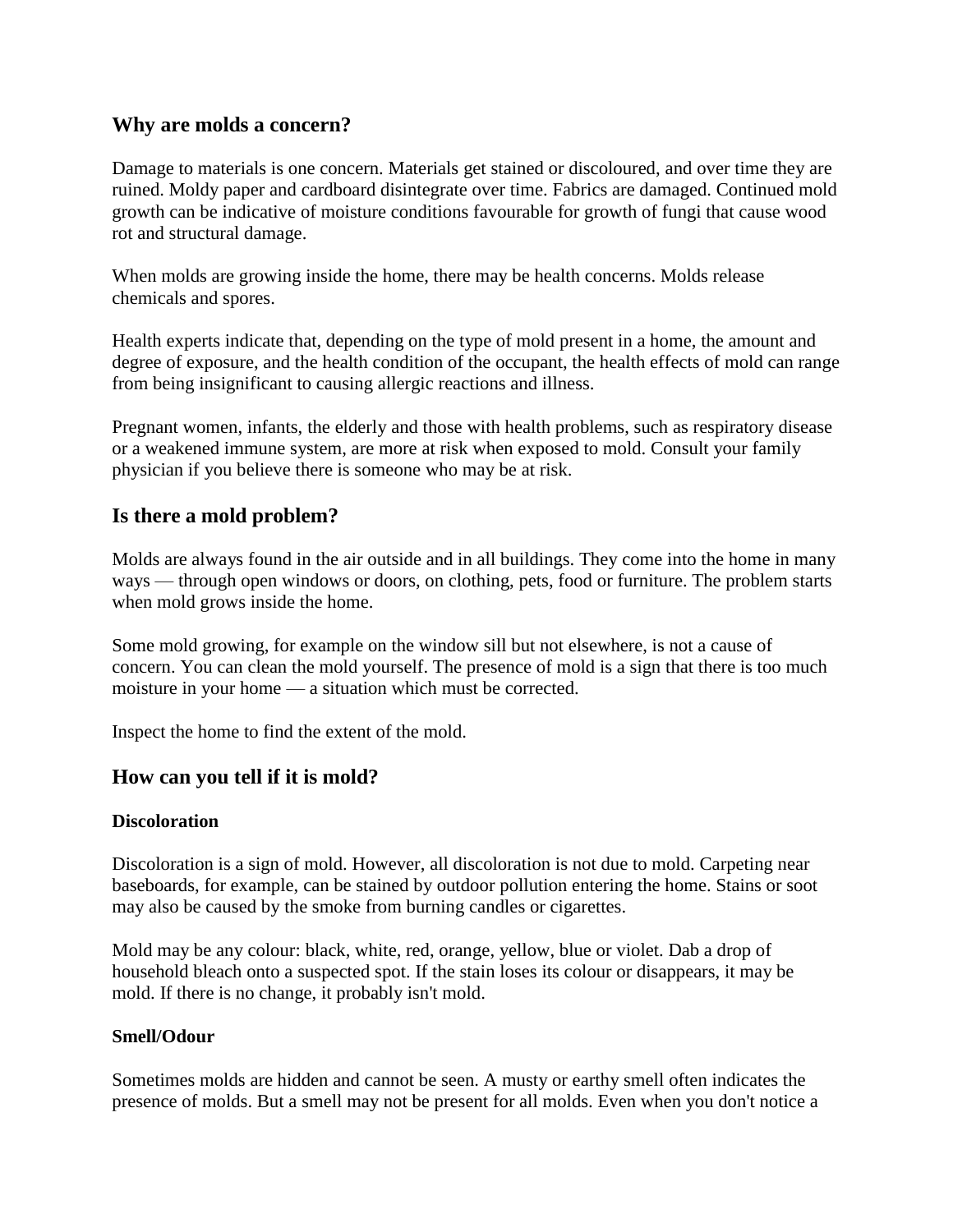smell, wet spots, dampness or evidence of a water leak are indications of moisture problems and mold may follow.

# **How much mold is growing?**

One way to know is to estimate the area of the mold.

Mold is considered to cover a **"small area"** if the patch is no larger than a square meter. There should be no more than three patches, each patch smaller than a square meter. Clean up small areas yourself using a detergent solution, household rubber gloves and a dust mask for protection. Refer to [How to clean-up small problems](http://www.cmhc-schl.gc.ca/en/co/maho/yohoyohe/momo/momo_005.cfm#smallclean) for the procedure.

Small moldy areas in homes may become larger over time, if ignored, so it's important to clean up and remove even small patches of mold.

The mold area is considered **"moderate"** if there are more than three patches, each patch smaller than a square meter, or there is one or more isolated patches larger than a square meter but smaller than 3 square metres (size of a 4 x 8 foot sheet of plywood). Assessment by a professional is recommended. You can clean up moderate amounts of mold but you must follow the proper procedures and use the proper protective equipment. Refer to [Moderate area](http://www.cmhc-schl.gc.ca/en/co/maho/yohoyohe/momo/momo_005.cfm#moderateclean) clean-up for the procedure.

A mold area is considered **"extensive"** if a single patch of mold is larger in area than a sheet of plywood. Being exposed to this much mold is not a good idea. Do not attempt to clean up large areas of mold yourself. You need professional help to determine why the mold is there in the first place and how to clean it up.

# **When should you seek professional help?**

You may need professional help when:

- There is a lot of mold
- The home is very damp and moist
- Mold comes back after repeated cleaning
- A family member suffers from asthma or respiratory problems or other health problems that appear to be aggravated inside the home

#### **How do you get professional help?**

Contact your local CMHC office for a list of individuals who have completed the CMHC Residential Indoor Air Quality Investigator program. A trained IAQ investigator, who operates a private business and sells his/her services, examines the indoor air quality of your home and documents your concerns. He/she identifies the problems, finds their sources and suggests solutions in a written report. Recommendations are provided to you in an action plan that consists of various options to improve the indoor air quality in your home.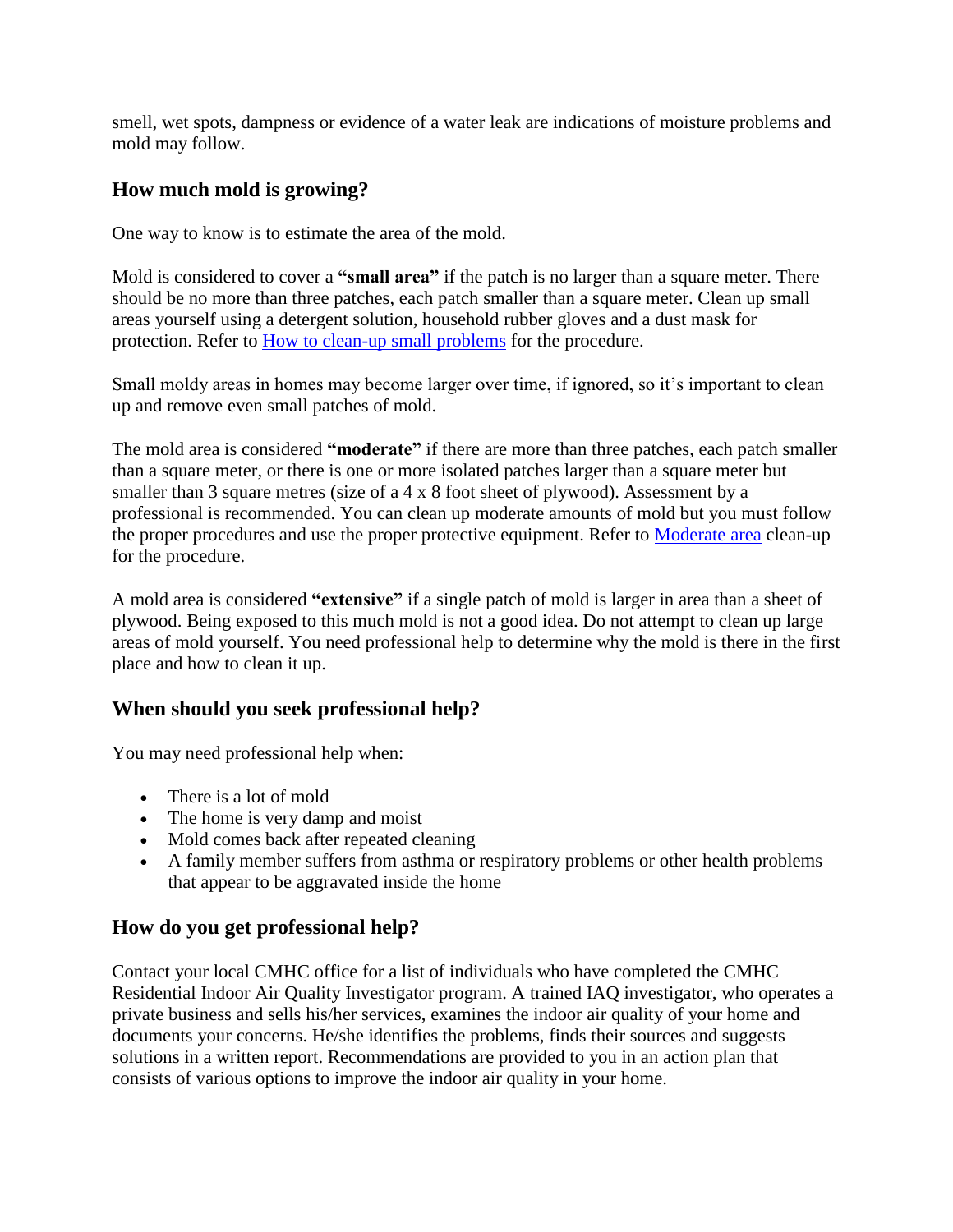# **How to clean up mold problems**

- **"Small areas"** of mold can be cleaned with a detergent solution.
- Wear a mask, safety goggles and rubber gloves.
- Seek professional help if there is a lot of mold or if mold comes back after cleaning.

#### **Bleach is NOT recommended**

The presence of organic (humic) materials, the pH (acidity/alkalinity) of the water, the surface material and contact time affect the effectiveness of bleach for disinfection. Since these factors are not generally controlled, bleach cannot be relied upon for disinfection. The most compelling reason for advising against bleach is that fumes are harmful but in addition, overuse of bleach will result in increased releases of chlorinated effluents which can be harmful to the environment.

### **"Small area" clean-up**

You can clean up **"small areas"** of mold (fewer than three patches, each smaller than a square meter) yourself. The minimum protective wear needed are:

- safety glasses or goggles;
- a disposable dust mask (3M 8210 or equivalent); and
- household rubber gloves.

Infants and other family members with asthma, allergies or other health problems should not be in the work area or adjacent room during the cleaning.

#### **Washable surfaces:**

Scrub with an unscented detergent solution; then sponge with a clean, wet rag and dry quickly.

Using an unscented detergent will make it easier for you to detect residual moldy odours.

### **Moldy drywall:**

Clean the surface with a damp rag using baking soda or a bit of detergent. Do not allow the drywall to get too wet.

Mold that comes back after cleaning is usually an indication that a source of moisture has not been removed. Seek professional help from a trained IAQ investigator.

#### **"Moderate area" clean-up**

 Clean **"moderate areas"** of mold, but wear proper protective equipment and follow precautions.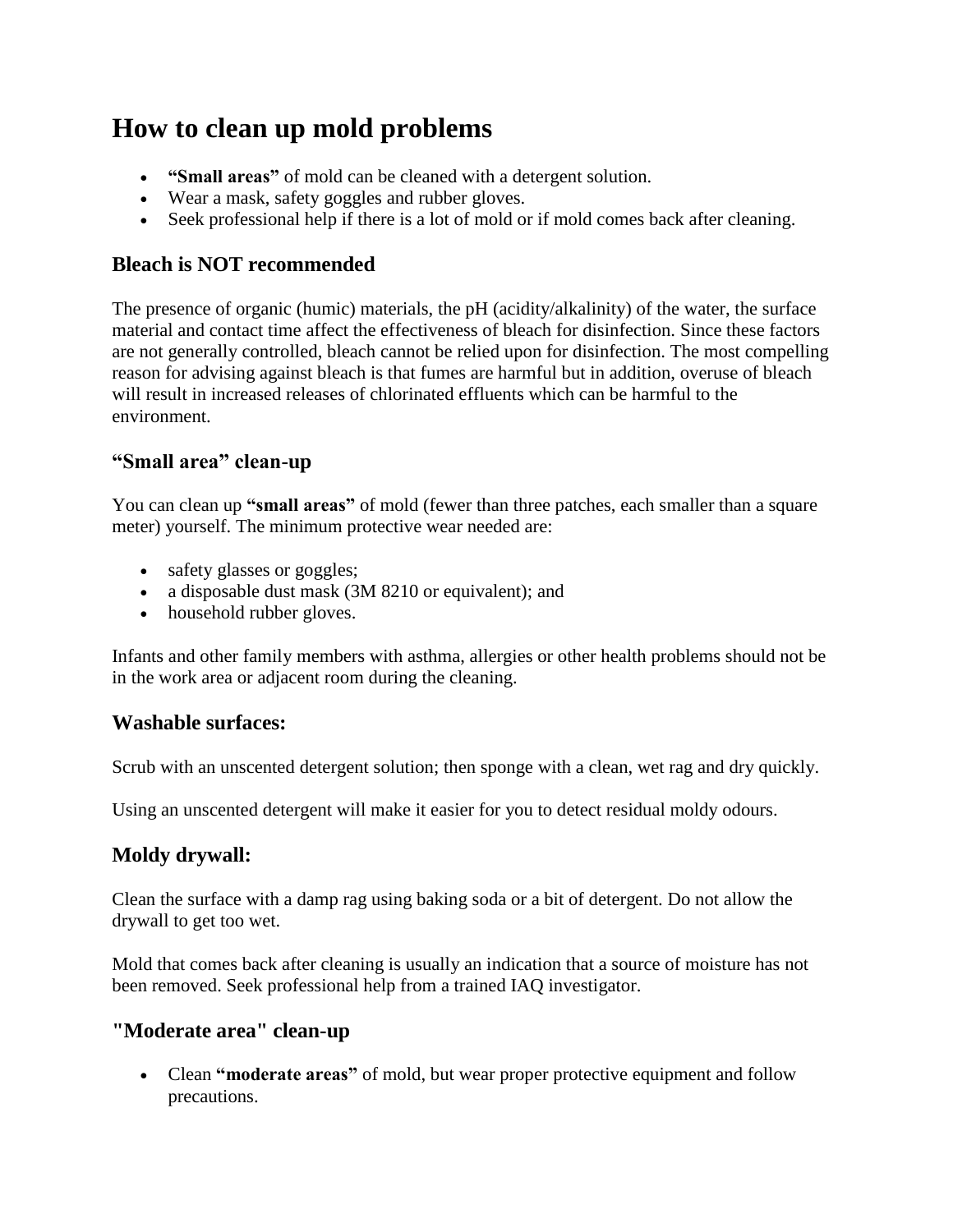Seek professional help if there is a lot of mold or if mold comes back after cleaning.

If you follow the proper procedures and use the proper protective equipment, you can clean up **"moderate areas"** of mold. **"Moderate"** means more than 3 patches of mold, each smaller than one square meter, or one or more isolated patches larger than one square meter but smaller than 3 square meters (size of a 4 x 8 foot sheet of plywood).

#### **Safety precautions**

- Wear a disposable dust mask (for example, 3M 8210 or equivalent), glasses or safety goggles and household rubber gloves.
- Isolate the area to be cleaned with plastic sheeting, taped to walls and ceiling.
- Infants and other family members suffering from asthma, allergies or other health problems should not be in the work area or adjacent room during the cleaning.

A small clean up should take minutes (not hours) to finish. When the clean up takes hours to a day to finish, it is suggested that you upgrade to a better filter, such as a half-face respirator with charcoal cartridges. An exhaust fan installed in a window in the room being cleaned would prevent contamination of other areas of the house as well as provide ventilation.

#### **General cleaning**

Vacuum surfaces with a vacuum cleaner which has a **H**igh **E**fficiency **P**articulate **A**ir (HEPA) filter or is externally exhausted. Scrub or brush the moldy area with a mild unscented detergent solution. Rinse by sponging with a clean, wet rag. Repeat. Dry quickly. HEPA vacuum the surfaces that were cleaned as well as surrounding areas.

#### **Cleaning wood surfaces**

Vacuum loose mold from wood surfaces using a HEPA or externally exhausted vacuum. Try cleaning the surface of the wood with detergent and water. Rinse with a clean, damp rag and dry quickly. If the staining does not come off, sand and vacuum the surface of the wood with a vacuum/sander combination. It is important to vacuum at the same time to prevent mold spores from being dispersed into the air. Note that wood affected by rot may need to be replaced.

#### **Cleaning concrete surfaces**

Vacuum the concrete surfaces to be cleaned with a HEPA or externally exhausted vacuum cleaner. Clean up surfaces with detergent and water. If the surfaces are still visibly moldy, use TSP (trisodium phosphate). Dissolve one cup of TSP in two gallons of warm water. Stir for two minutes. Note: **TSP must not be allowed to come in contact with skin or eyes**. Saturate the moldy concrete surface with the TSP solution using a sponge or rag. Keep the surface wetted for at least 15 minutes. Rinse the concrete surface twice with clean water. Dry thoroughly, as quickly as possible.

#### **Moldy drywall**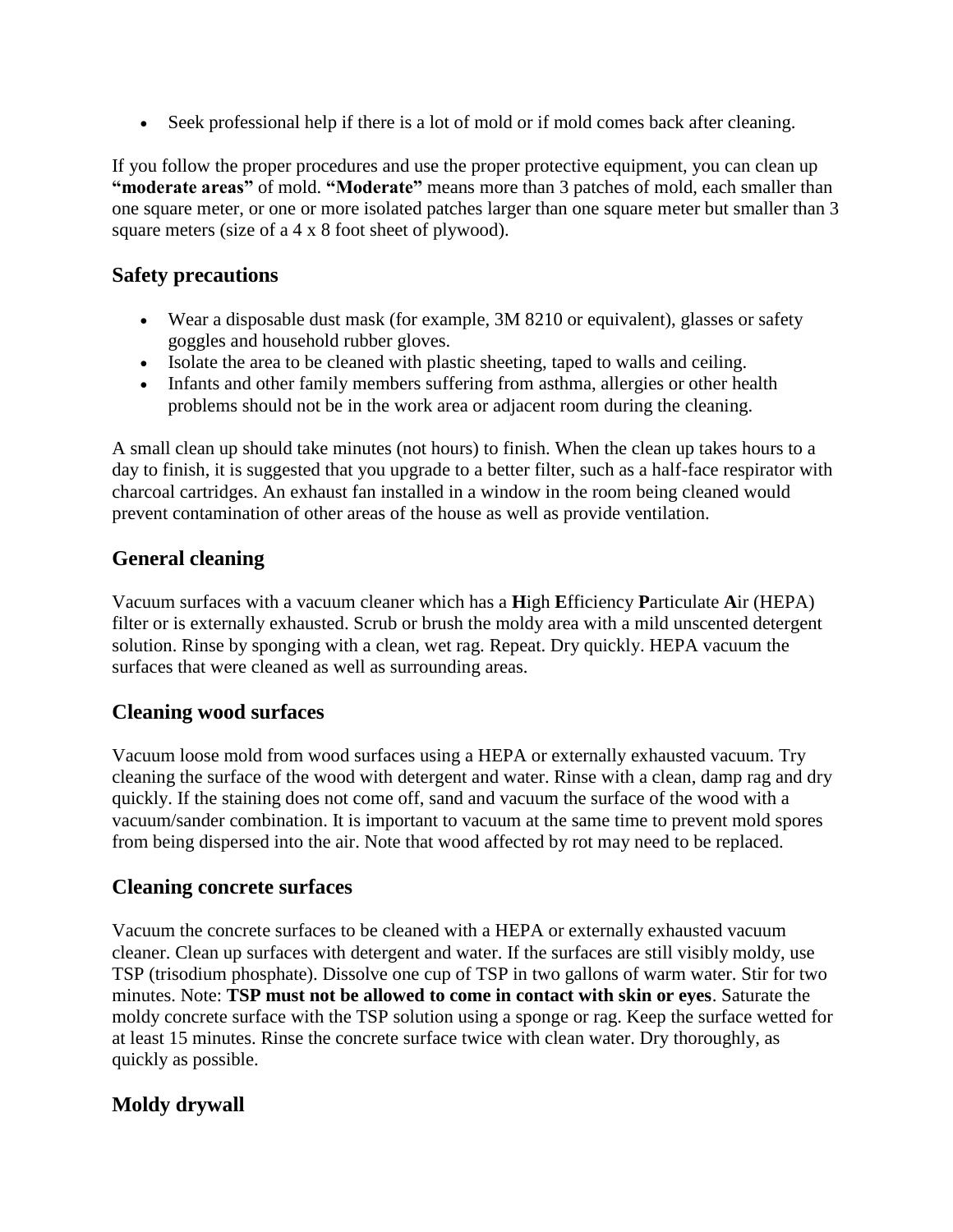The paper facings of gypsum wallboard (drywall) grow mold when they get wet or repeatedly wet and don't dry quickly. Cleaning with water containing detergent not only add moisture to the paper but also can eventually damage the facing. If the mold is located only on top of the painted surface, remove it by general cleaning [\(see above\)](http://www.cmhc-schl.gc.ca/en/co/maho/yohoyohe/momo/momo_005.cfm#generalclean). If the mold is underneath the paint, the moldy patch and other moldy material behind it are best cut out and the surrounding areas also cleaned. This should be done by a mold clean-up contractor. New materials may become moldy if the moisture entry has not been stopped. If this is the case, replacement of the materials should be deferred until the source of the moisture is corrected. The affected areas should be temporarily covered with plastic sheeting and sealed at the edges.

Any areas that show new patches of mold should be cleaned promptly.

# **Dealing with an ongoing problem**

Repair to the building envelope is required if moisture is entering the home from the outside. At the same time, steps should be taken inside the home to reduce the occupants' exposure to mold.

### **Step 1 — Discard moldy or damaged materials**

Wear a dust mask and gloves. Furnishings, such as mattresses, carpets, or sofas that got wet or have been stored in damp conditions should be discarded. Discard items that are no longer needed. Use this opportunity to reduce the amount of furnishings — this means fewer materials to absorb moisture and grow mold. Clothes and other items that have been cleaned should be stored in sealed plastic bags to prevent re-contamination.

### **Step 2 — Vacuum**

Proper vacuuming reduces the amount of mold spores. All surfaces in the home (floors, walls, ceilings, shelves) and non-washable furnishings (such as sofas, chairs, etc.) must be vacuumed thoroughly.

### **Step 3 — Prevent**

Keep moisture generated within the home to a minimum by conscientiously following the prevention steps presented in the next section.

#### **Step 4 — Clear wet areas**

Pull carpets and furnishings away from walls that get wet. Carpets and underpads that are moldy should be cut out and discarded.

#### **Step 5 — Dry**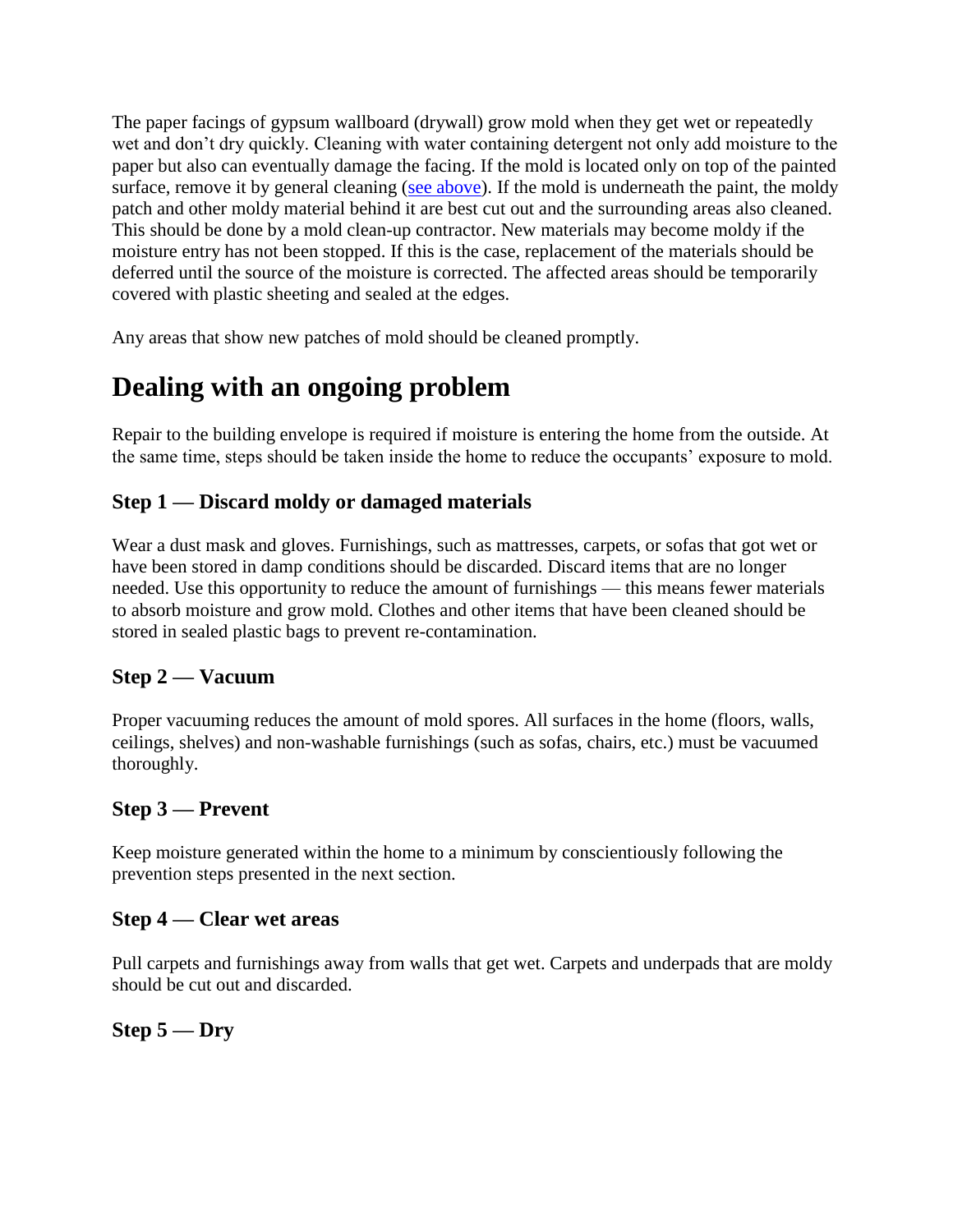Take steps to dry up areas that get wet. Monitor the relative humidity of the air. Use a portable dehumidifier, if necessary. Ensure that the condensate drain pan of the dehumidifier is emptied regularly.

#### **Step 6 — Isolate**

If the mold is limited to one area, isolate the area if possible. Cover the affected surfaces with plastic sheeting secured at the edges with duct tape. Note that this is only a temporary measure to minimize your exposure.

### **Step 7 — Clean**

Healthy individuals can regularly clean **"small"** and **"moderate"** areas of mold, thus preventing these from getting out of hand, by following the safety precautions and cleaning guidelines.

### **Step 8 — Seek professional help**

Consider seeking professional help from trained IAQ investigators to identify appropriate remediation steps inside the home. Removing large amounts of mold will require the services of mold clean-up contractors.

# **Preventing mold**

- Keep the home dry.
- Find and fix water leaks.
- Discard clutter and excess stored materials.
- Clean and maintain the home regularly.
- Encourage lifestyle practices that reduce moisture.

### **Basic steps to prevent and reduce mold growth**

Mold needs moisture to grow. Controlling the moisture and keeping the home dry prevents the growth of mold.

- Check your home for signs of moisture and molds.
- Find out if water is coming in from the outside and if substantial moisture is produced inside the home.
- Fix any water leaks promptly.
- Think of the different ways moisture is produced inside the home (for example, cooking, bathing, plant jungle). Remove the moisture as it is produced by using exhaust fans. In the absence of fans, open windows for a short time, but note that the wind can push the moisture to other parts of the home.
- Measure how much moisture is in the air. To find the relative humidity in your home, you'll need a hygrometer. You can buy one at a hardware store or electronics store. A hygrometer costs from \$10 to \$60. Relative humidity in the home should be under 45 per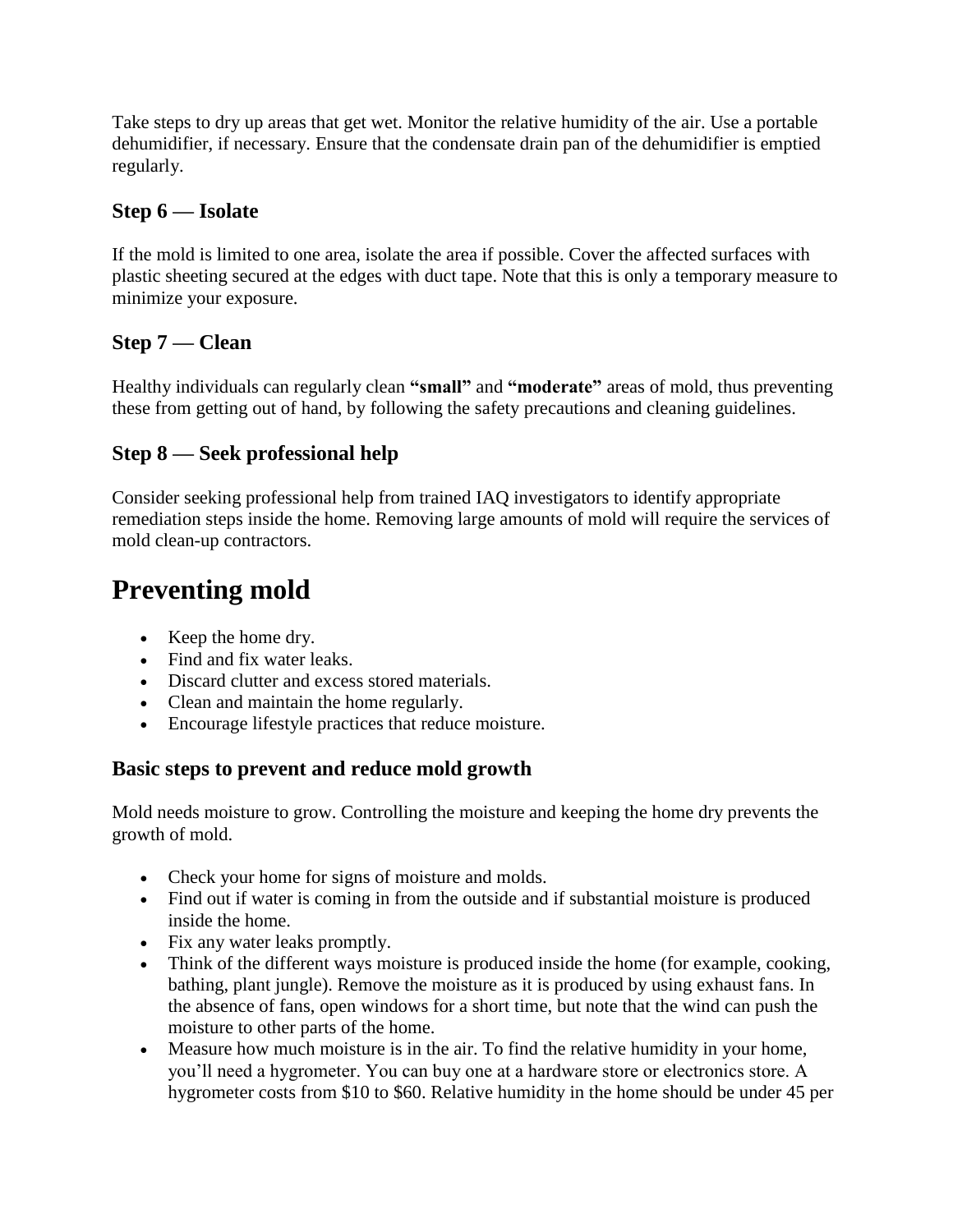cent in the winter (or lower to avoid condensation on windows). If necessary, use a dehumidifier to lower the relative humidity.

• Reduce the amount of stored materials, especially items that are no longer used. Molds grow on fabrics, paper, wood and practically anything that collects dust and holds moisture.

#### **Mold-proofing your home, room by room**

#### **Basement or crawl space**

- Reduce the amount of clothes, paper and furnishings stored in the basement. Discard badly damaged materials. Eliminate clutter to improve air circulation. Only washable items should be stored.
- Dehumidify the basement during the warm months.
- Avoid carpets on slab-on-grade or below grade floors.
- Periodically clean the drain in your basement floor. Use half a cup of bleach, let it stand for a few minutes, then flush with plenty of water. Keep the drain trap filled with water.
- Avoid standing water. Keep sump pits covered (you can use plywood wrapped with plastic).
- Regularly clean and replace furnace filters. Use a pleated one-inch filter, not a coarse filter.
- If you have a heat recovery ventilator (HRV), clean the filter inside the HRV often.
- If you notice molds or signs of dampness, such as water on your windows or wet spots elsewhere, do not humidify. Disconnect furnace humidifiers that are no longer used.
- If you have electric baseboards, vacuum the units, or have a professional clean them for you.

#### **Laundry areas**

- Check that your clothes dryer exhausts to the outside.
- Remove lint every time you use the dryer.
- Don't hang-dry laundry indoors.
- Dry your laundry tub and washing machine after you use them.

#### **Bathrooms**

- Check the bathroom fan to make sure it exhausts to the outside.
- Turn the bathroom fan on when you shower. Keep it running for a few minutes after you finish your shower.
- Take short showers.
- Keep surfaces that get wet, such as the walls around the bathtub and shower, clean and dry.
- If there is a carpet in your bathroom, remove it.
- Check for water leaks.
- Keep drains in good shape by removing debris from them.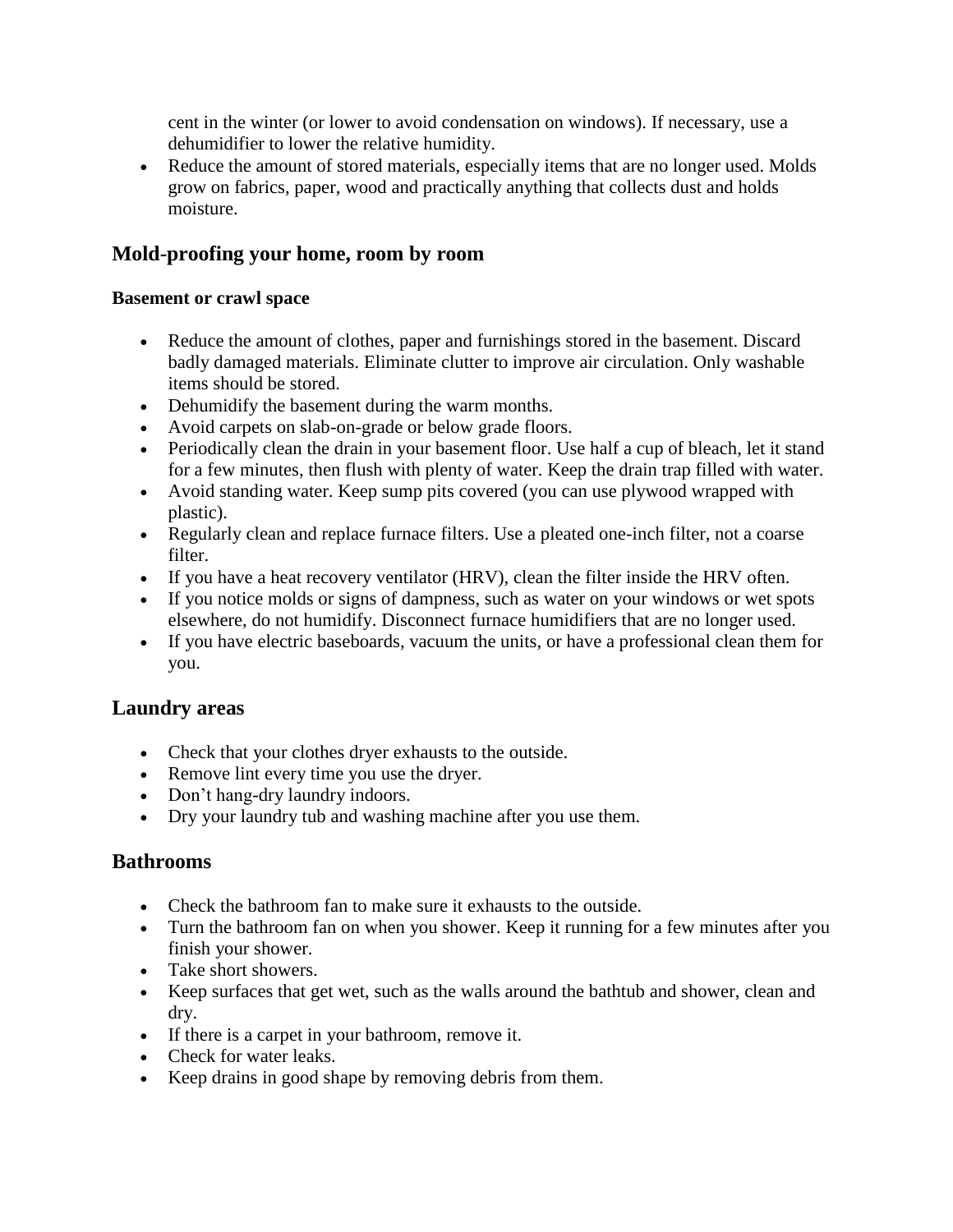#### **To clean a drain:**

- Pour a handful of baking soda into it.
- Add a cup of vinegar.
- Put the plug in the drain.
- Let the vinegar and baking soda work for about 20 minutes.
- Run fresh water into the drain.

If the drain is still clogged, use a small plumbing snake.

#### **Kitchen**

- If the fan over your stove exhausts outside, use it when you cook.
- Minimize open boiling.
- Keep your drains in good shape. Follow the steps in the Bathrooms section above.
- There's a drip pan at the back of the refrigerator. Pull the refrigerator out to clean the drip pan. At the same time, vacuum dust from the coils at the back of the refrigerator.
- Check under the kitchen sink to make sure there are no leaks.
- Take out the garbage daily to prevent odours and spoiling.

#### **Closets and bedrooms**

 Get rid of clothes and other stored items that you don't use. Keeping your closets and bedrooms tidy makes it easier for air to circulate — and harder for mold to grow.

#### **Other parts of the home**

- A dehumidifier helps to reduce moisture in the home during the warmer months. Close the windows when the dehumidifier is running.
- When family and friends come into the home, have them take off their shoes.
- Vacuum often. If you are buying a vacuum cleaner, try to get one with a HEPA filter. [\(See below\)](http://www.cmhc-schl.gc.ca/en/co/maho/yohoyohe/momo/momo_005.cfm#hepa).
- Clean hard floors with a damp mop.
- Do not bring in furniture, clothing, books etc. that have been stored in a moldy place into your home.
- Cut down the number of potted plants in the house—soil is a good place for mold.

#### **Exterior**

- Regularly check the condition of the roof and exterior finish for any places where water might enter.
- Make sure that eavestroughs and downspouts are connected and working properly and that they are free of debris.
- Install downspout extensions to lead water away from the building.
- Deal promptly with any problems that you find.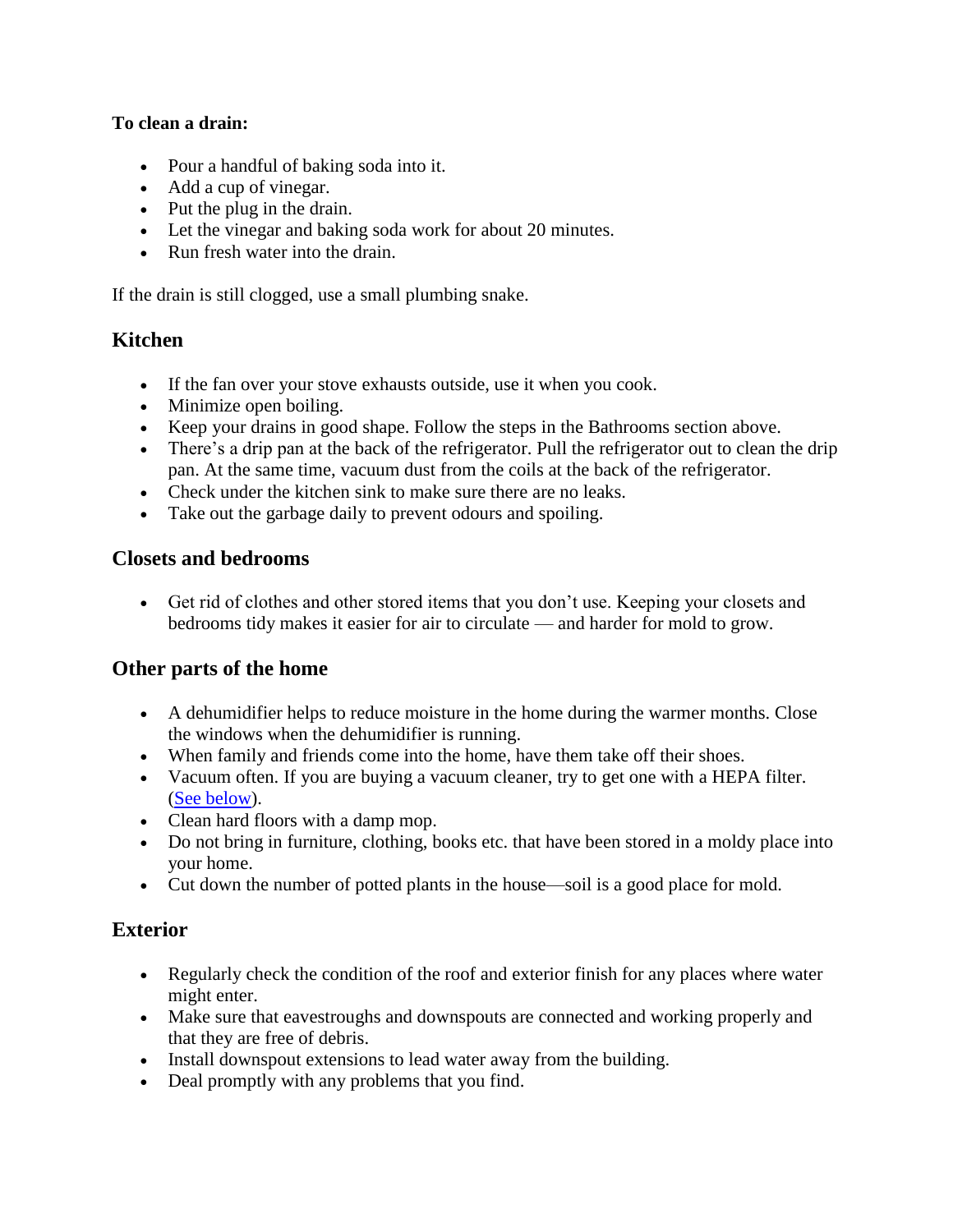# **Frequently asked questions about mold**

# **Should I have my house air tested for mold?**

This is the question most frequently asked by homeowners who think their home may have a mold problem. Testing is generally not recommended for homeowners. Testing of moldy materials or an air sample identifies the types of molds that may be present but does not identify the cause/source of moisture. The type of mold does not change the procedures for cleaning up areas of mold less than 3 square meters. You have to clean up the mold and correct the problem irrespective of the type of mold. The cost of testing may be better spent hiring a professional investigator or fixing the problem.

Testing of a moldy material involves sending a swab, an imprint on a Scotch tape or a piece of the material to a competent laboratory. Air sampling requires specialized equipment. An air sample typically captures mold spores in a period of minutes. Since replicate samples must be taken due to variations in the airborne molds over time (even hours) and compared with outdoor samples, air testing is both expensive and time-consuming. Interpretation of test results may not be very useful, since there are no advocated "safe levels" of indoor molds and the results will not tell the health risks from the molds.

# **The air feels dry — can I humidify?**

Before you add moisture to the air, measure the relative humidity. Air that feels dry may not be really dry. It may be moldy. High relative humidity (over 45 per cent) promotes the growth of molds and dust mites. The moisture in the air may condense on colder exterior walls where molds start to grow.

If your physician has advised you to use a humidifier in your child's bedroom at night, monitor the relative humidity. Turn the humidifier on and off as necessary. In the morning, take steps to make sure the room gets dry. Clean and empty the humidifier after each use.

### **What advantages do HEPA vacuums provide?**

Ordinary vacuums capture large particles only — small mold spores pass through the vacuum into the air. HEPA vacuums have special filters that capture small particles. A central vacuum cleaner which is exhausted to the outside also removes mold spores. A regular portable vacuum is useful only if its exhaust goes outside the home. Vacuuming removes settled dust that contains an accumulation of mold spores over time. Reducing the settled dust reduces molds.

Vacuuming with any vacuum cleaner (ordinary, central or HEPA) stirs dust and mold during the process. Wear a dust mask so you will not be breathing more mold.

### **Is vacuuming with a HEPA or externally exhausted vacuum cleaner recommended for serious mold problems only?**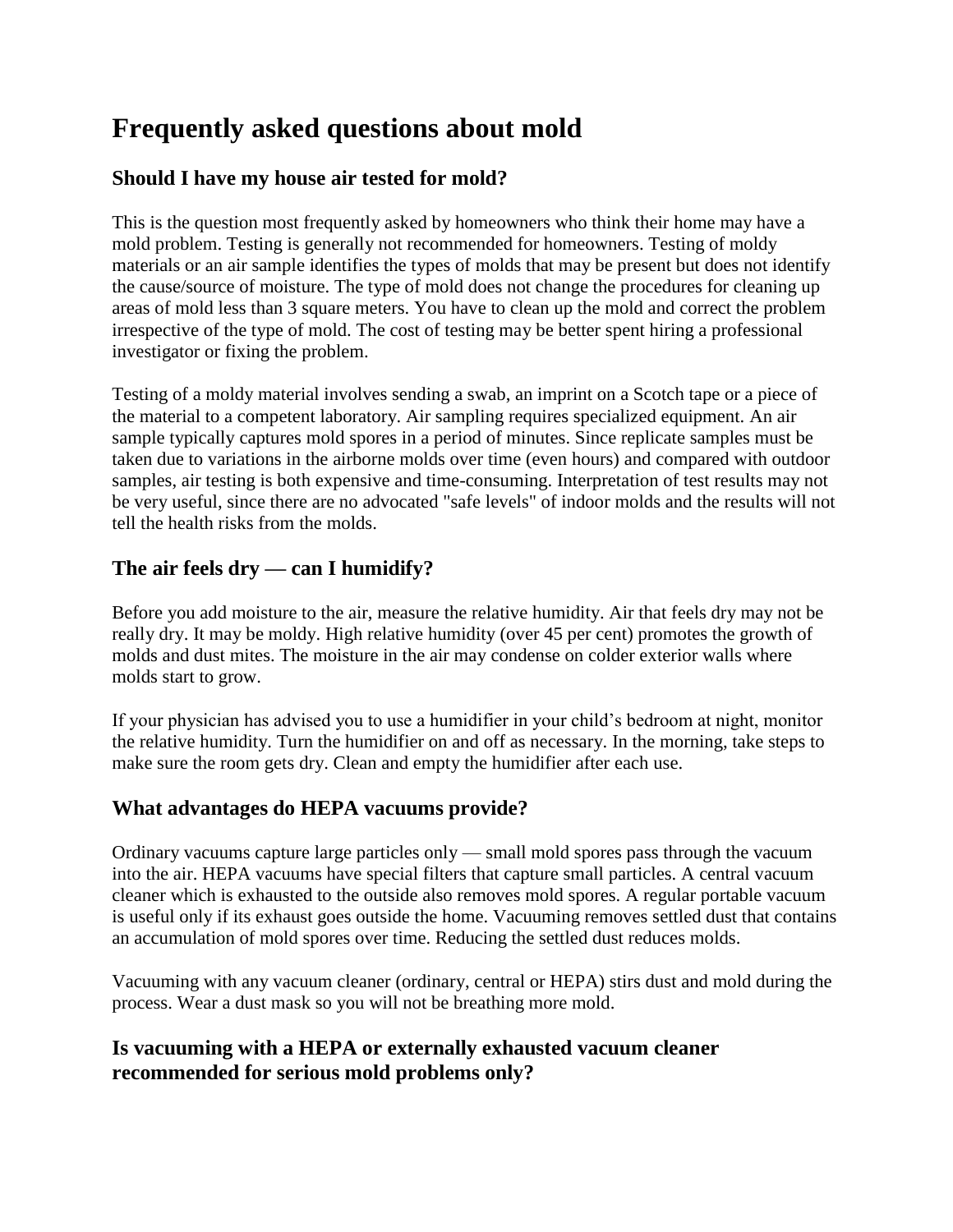Vacuum regularly with a HEPA or externally exhausted vacuum cleaner to prevent the ongoing accumulation of dust and molds. The need for HEPA or external exhaust vacuuming increases with the severity of the mold problem.

If a furnishing has been wet at some time in the past or has been exposed to dampness over a prolonged period of time, vacuuming with HEPA or externally exhausted vacuum is unlikely to remove the mold growing beneath the surface. It is better to discard the item.

#### **Where do you find a HEPA vacuum cleaner?**

Vacuum cleaner dealers carry HEPA vacuums. Consider purchasing one as an upgrade to what you may be using. A HEPA vacuum is a good investment in the long term whether you have mold or not. A generic canister HEPA vacuum cleaner costs approximately \$300. Brand name products of the same type may cost more. You may inquire if the dealer has a HEPA vacuum cleaner to rent. Contractors who clean up or renovate houses for mold should also have this equipment.

#### **Does painting over a moldy surface take care of the mold?**

Painting over mold only masks the problem. Paint does not kill the mold nor stop it from growing. Surfaces that are washable should be cleaned with a detergent solution, following the procedure suggested [above,](http://www.cmhc-schl.gc.ca/en/co/maho/yohoyohe/momo/momo_005.cfm#generalclean) then allowed to dry. If you are going to paint, remove mold first.

#### **Does cleaning stop the mold growth?**

Mold will reappear until its source of moisture is removed. High moisture levels that are not corrected can make the molds grow back quickly. Cleaning is only a temporary but essential measure.

You can help by making a conscious effort to keep the home dry. Obviously, water must be prevented from entering the home. But you can help by controlling moisture that you produce.

#### **How does one clean clothes that are moldy?**

Non-washable clothing can be dry cleaned.

Wash clothes with a detergent solution to which a cup of bleach is added. Make sure the detergent you use does not contain ammonia. Repeat as necessary until the moldy odour is gone.

Clothes and other items that have been cleaned should be stored in sealed plastic bags to prevent re-contamination.

# **For more information**